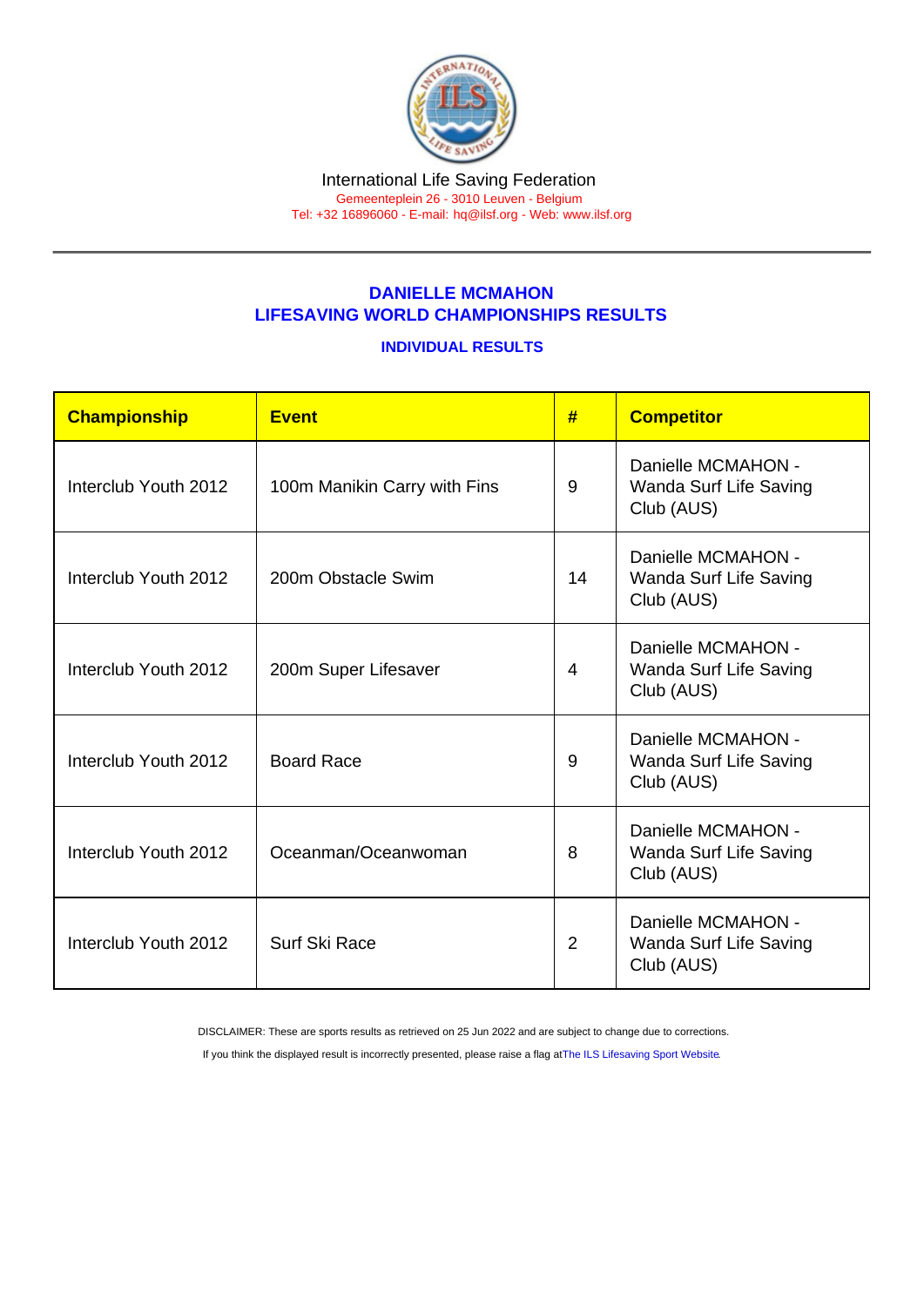## DANIELLE MCMAHON LIFESAVING WORLD CHAMPIONSHIPS RESULTS

## TEAM RESULTS

| Championship            | Event                     | #              | <b>Competitors</b>                                                                                                                       |
|-------------------------|---------------------------|----------------|------------------------------------------------------------------------------------------------------------------------------------------|
| Interclub Youth<br>2012 | 4x50m Medley Relay        | $\mathbf{1}$   | Wanda Surf Life Saving Club<br>(AUS)<br>Llani HYER-WARTON, Jessica<br>LAURICELLA, Danielle<br><b>MCMAHON, Taylar PUSKARIC</b>            |
| Interclub Youth<br>2012 | 4x25m Manikin Relay       | $\overline{2}$ | Wanda Surf Life Saving Club<br>(AUS)<br>Katelyn HAYWOOD, Llani HYER-<br><b>WARTON, Jessica</b><br>LAURICELLA, Danielle<br><b>MCMAHON</b> |
| Interclub Youth<br>2012 | <b>Board Rescue Race</b>  | $\overline{2}$ | Wanda Surf Life Saving Club<br>(AUS)<br>Danielle MCMAHON, Elyssa<br><b>PIERCE</b>                                                        |
| Interclub Youth<br>2012 | Oceanman/Oceanwoman Relay | $\overline{2}$ | Wanda Surf Life Saving Club<br>(AUS)<br>Ebony GREEN, Danielle<br>MCMAHON, Lara MOSES, Kelly<br><b>PRIMMER</b>                            |
| Interclub Youth<br>2012 | <b>Rescue Tube Rescue</b> | $\overline{2}$ | Wanda Surf Life Saving Club<br>(AUS)<br>Ebony GREEN, Llani HYER-<br>WARTON, Danielle MCMAHON,<br>Michaela SARGEANT                       |